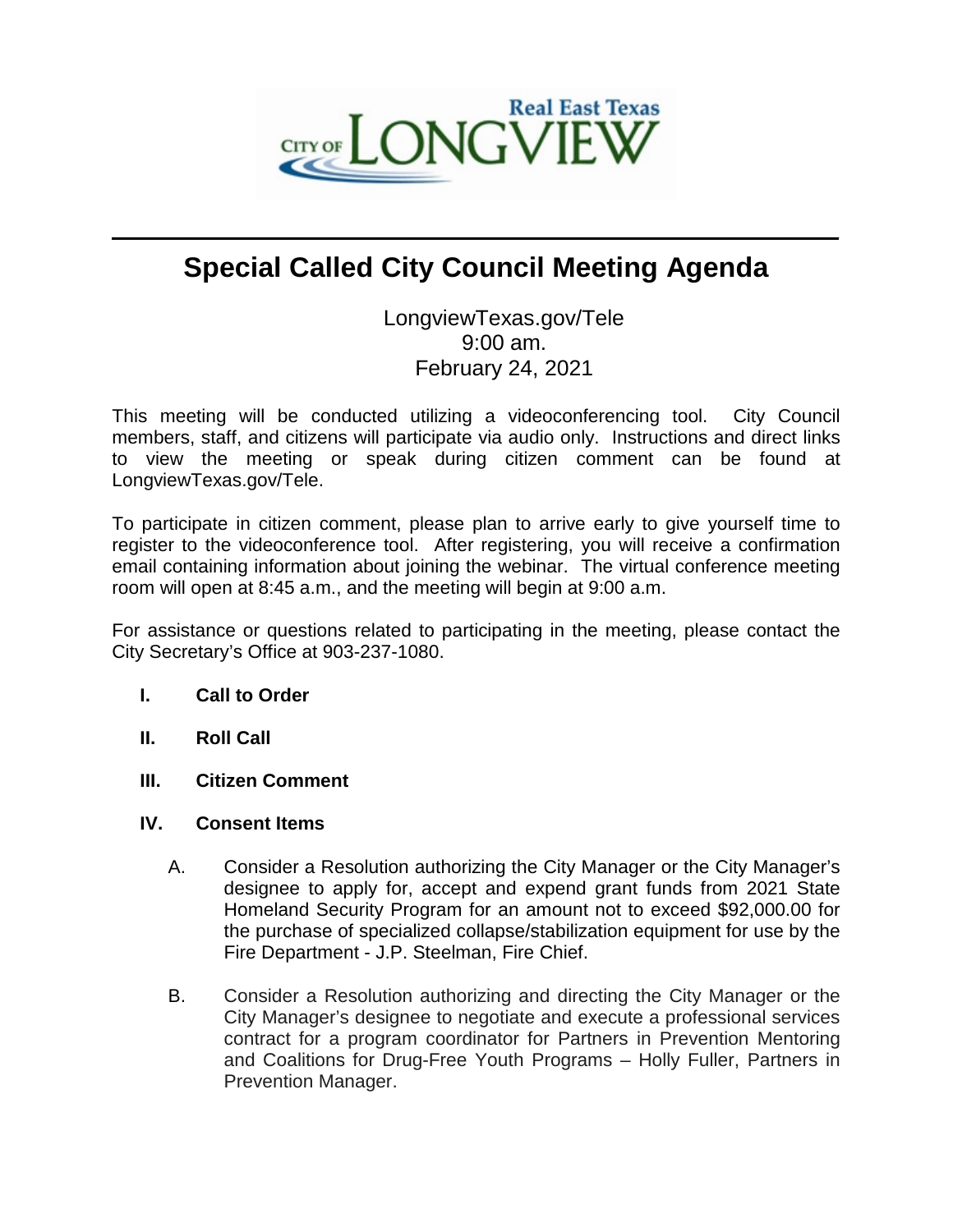- C. Consider a Resolution authorizing and directing the City Manager or the City Manager's designee to negotiate and execute a professional services contract for a program coordinator for Partners in Prevention Mentoring Program – Holly Fuller, Partners in Prevention Manager.
- D. Consider a Resolution awarding a contract to and authorizing and directing the City Manager or his designee to execute any necessary documents with Westech Engineering of Salt Lake City, Utah, in the amount of \$230,862.00 for the construction of the Grace Creek WWTP Trickling Filter #1 Mechanism Replacement Project - Rolin McPhee, P.E., Director of Public Works.
- E. Consider a Resolution accepting the "Longview Arboretum & Nature Center Phase II" and authorizing final payment of \$35,800 to Casey Slone Construction, LLC, of Marshall, Texas – Scott Caron, Director of Parks and Recreation.
- F. Consider a Resolution authorizing and directing the City Manager or his designee to negotiate and execute an agreement and any other documents incident to the continued use of facilities located at 301 W. Whaley for the City's Emergency Operations Center - J.P. Steelman, Fire Chief

## **V. Election Item**

Consider an Ordinance canceling the Election to fill the expired term for Mayor declaring elected to office the unopposed candidate for a term expiring in May, 2024 – Angie Shepard, City Secretary.

### **VI. Action Items**

- A. Consider a Resolution authorizing the City Manager to negotiate, finalize and execute, on behalf of the City of Longview, an economic development agreement pursuant to Chapter 380 of the Texas Local Government Code as part of the economic development incentive package negotiated by the Longview Economic Development Corporation and designated "Project Double" — Wayne Mansfield, President/ CEO of Longview Economic DevelopmentCorp.
- B. Consider a Resolution approving and authorizing the City Manager to execute and deliver a letter confirming that the City of Longview has no objection to the designation of a Foreign-Trade Zone as part of the economic development incentive package negotiated by the Longview Economic Development Corporation and designated "Project Double" –